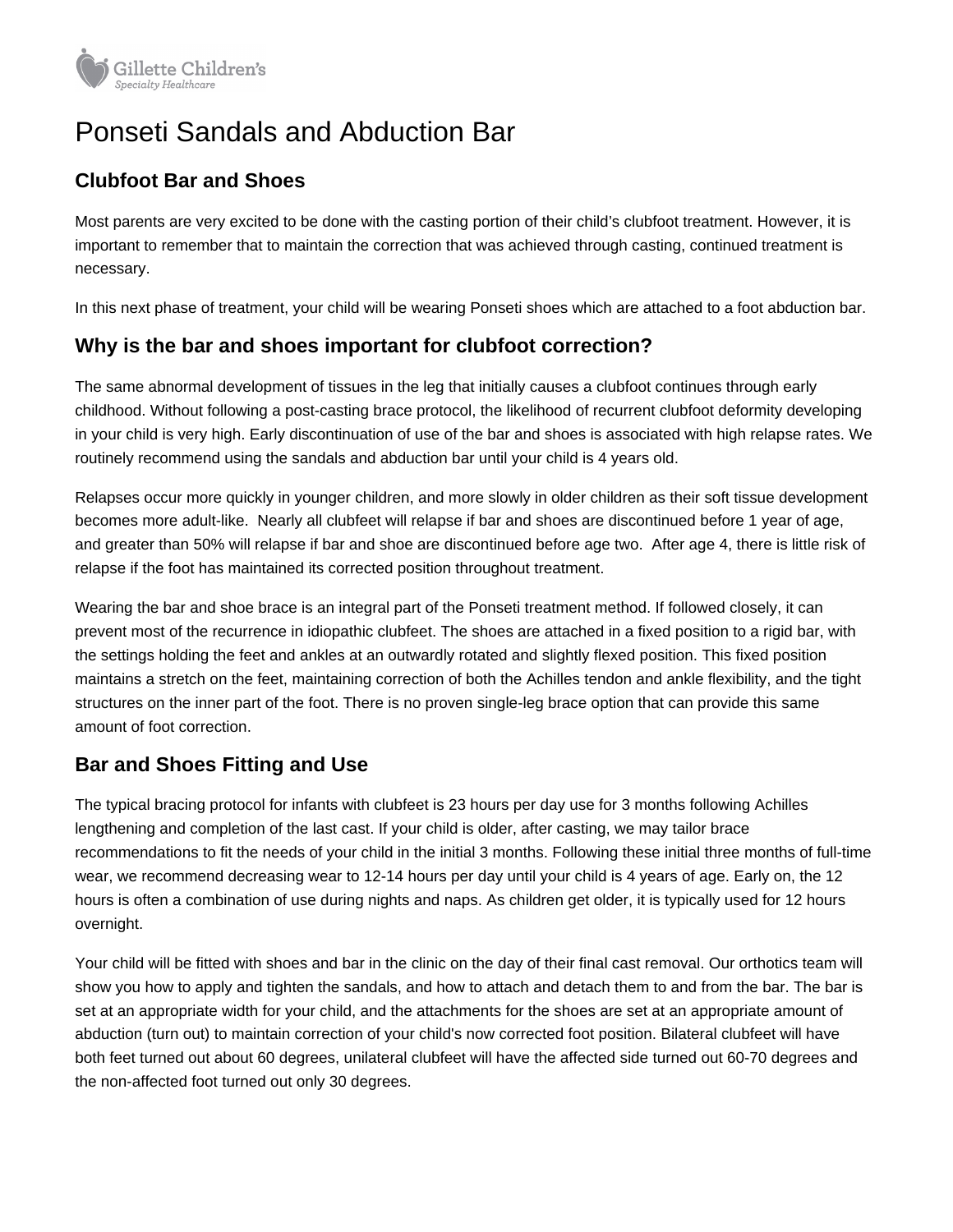If your child has a stiffer/atypical or syndromic clubfoot, we will often use bar and shoes but we may change to amount of rotation of the feet on the bar and adjust the wear schedule to appropriately treat your child's unique foot position and flexibility.

We do not routinely recommend the use of a unilateral brace. There are no good studies in our orthopaedic literature to support unilateral braces for clubfoot and opens up the possibility of harm in some types of braces.

#### **Wearing the Bar and Shoes**

When applying the shoes, we recommend tall, thin socks under the shoes. First, make sure there are no wrinkles in your child's socks, and that the toe seam is not pressed too tightly against the toes. After this, you can apply the first shoe. It helps to bend your child's knee (this relaxes the calf muscle) and then place the foot as far back in the sandal as possible. Often securing the middle strap first will help. After this, you can tighten the top and bottom straps, and then revisit and retighten the middle strap as this holds the foot locked in position the best.

You can mark the leather at the buckles once tightened but remember that the leather will stretch with use. You may need to tighten past that initial leather mark as you use the shoes more. The heel should always be visible in the back window of the sandal. If the toes slide back and forth or the heel is not visible, then the shoe is not tight enough. Re-position the foot in the shoe and tighten again until the foot cannot move and the heel is visible. Finally, run your fingers under your child's toes to make sure they are not bent underneath and stuck. Then apply the second sandal.

After the shoes are tightened, they can clip onto the bar. If you need to remove the bar to place your child in a highchair or car seat, you can leave the shoes in place and just clip the shoes off and then back onto the bar. The bar and shoes often fit well with typical infantile car seats. You can change diapers without removal the bar and shoes.

We recommend starting with a standard Mitchell bar, which is a solid bar with the footplates fixed at an appropriate degree of outward rotation. We will widen the bar as your child grows so it remains appropriate. If your child shows poor tolerance of the fixed bar, we may consider trying a hinged bar (Dobbs bar) which allows more active motion between the legs and can sometimes assist with your child's tolerance of the bar. The feet are still set at a fixed degree of outward rotation and ankle flexion which will maintain correction of the foot position.

## **Helping Your Child Adjust to the Bar and Shoes**

The best way to get long-term compliance with bar and shoe use is to initiate strict use early on. Children are very quick learners, and if they learn that crying/fighting will result in parental removal of shoes and bar, they will quickly develop this habit which can make long-term use even more difficult. The first 1 to 2 weeks can be difficult as you and your child get into a new routine, but after this period, the bar and shoes are often tolerated very well.

Making the bar and shoes a regular part of the bedtime routine (like putting on pajamas and brushing teeth) helps get your child used to the bar and shoes. You can play with your child in the brace and teach them that they can still kick their legs in the brace. We will give you a pad to put over the middle section of the bar when your child is fitted with their first brace. This can help to protect furniture, you and your child from the hard metal bar.

#### **Watch for Irritation**